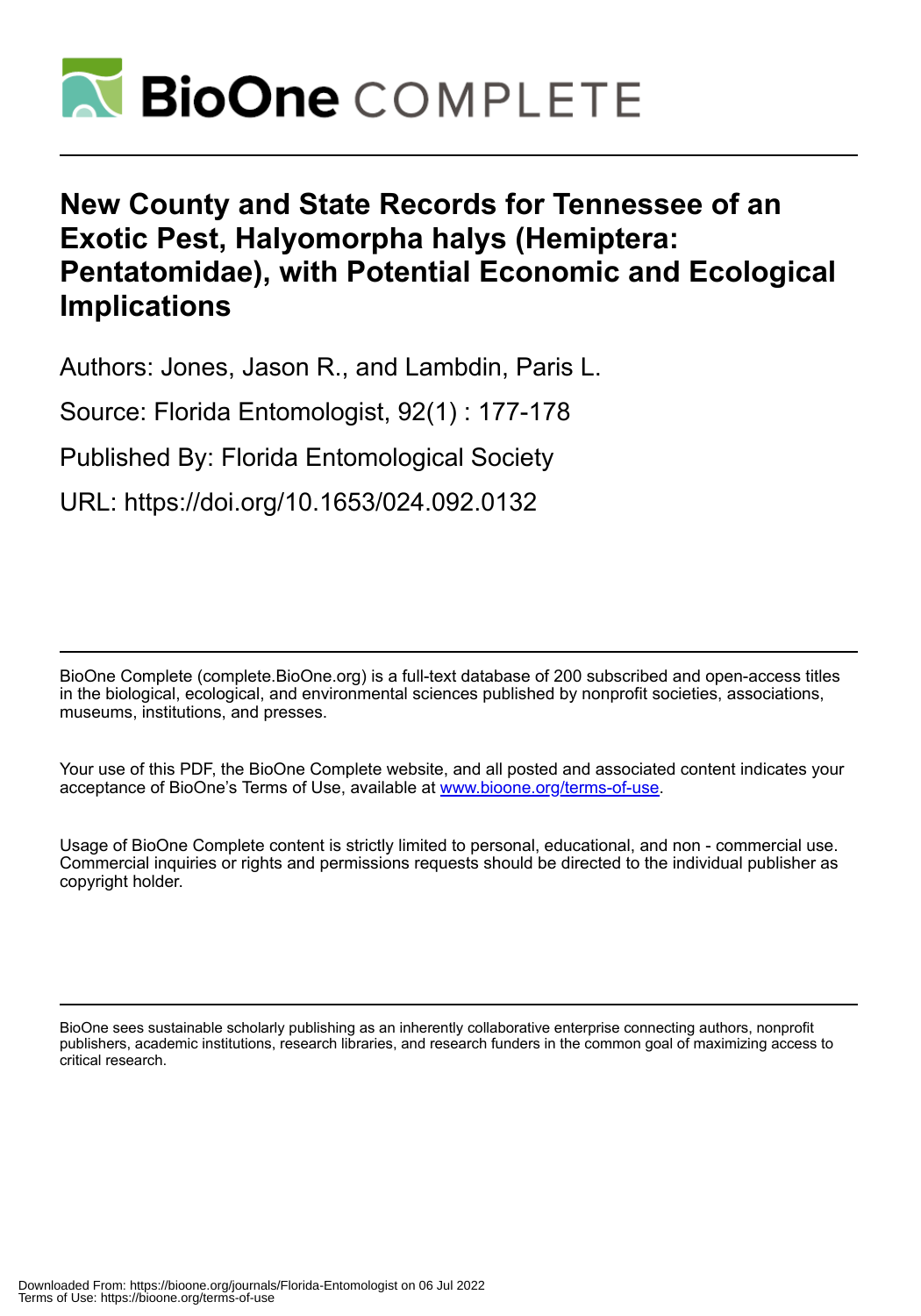## NEW COUNTY AND STATE RECORDS FOR TENNESSEE OF AN EXOTIC PEST, *HALYOMORPHA HALYS* (HEMIPTERA: PENTATOMIDAE), WITH POTENTIAL ECONOMIC AND ECOLOGICAL IMPLICATIONS

JASON R. JONES<sup>1</sup> AND PARIS L. LAMBDIN<sup>2</sup> 1 Department of Ecology & Evolutionary Biology, 569 Dabney Hall, University of Tennessee, Knoxville, TN 37996-1610 E-mail: jjone110@utk.edu

2 Entomology and Plant Pathology Department, 2505 E. J. Chapman Drive, 130 Biotechnology Bldg., Knoxville, TN 37996-4560 E-mail: plambdin@utk.edu

*Halyomorpha halys* (Hemiptera: Pentatomidae), the brown marmorated stinkbug, is an exotic polyphagous species from Asia that was first collected in North America from Allentown, Pennsylvania in 1996 (Hamilton & Shearer 2003). In 2002, *H. halys* was reported from 6 counties in Pennsylvania (Hoebeke 2002), and by 2003, the species was reported from 2 neighboring counties in New Jersey (Bernon et al. 2004). In 2005, this species was reported from Vallejo, Solano County, California, with over a dozen individuals recovered from a storage unit rented by a new resident that had relocated from Pennsylvania. Within 10 years from the original record from Allentown, Pennsylvania, *H. halys* had been reported from 26 counties in Pennsylvania (Jacobs & Bernhard 2008). This pest continues to increase its range and has since been reported around Portland and Salem, Oregon (CDFA 2005), as well as in Delaware, Maryland, Virginia, and West Virginia (Khrimian et al. 2008).

On 30 Oct. 2008, a single adult female was captured in the home of the first author in Knoxville, Knox County, Tennessee. The specimen, approximately 16.2 mm in length, displayed the characteristic light bands on the terminal 2 antennal segments, as well as alternating light and dark banding along the exposed lateral abdominal margins (Fig. 1). Closer examination also revealed the absence of teeth on the juga, as well as a smooth anterior pronotal margin, both of which distinguish this species



Fig. 1a, b. *Halyomorpha halys*: (a) dorsal view showing humeral angle of the pronotum rounded and abdominal margins with alternating light and dark banding, (b) ventral aspect showing legs with 3-segmented tarsi, abdominal sterna, and the genital capsule. Note the characteristic light bands on the terminal 2 antennal segments. Scale  $= 5$  mm.